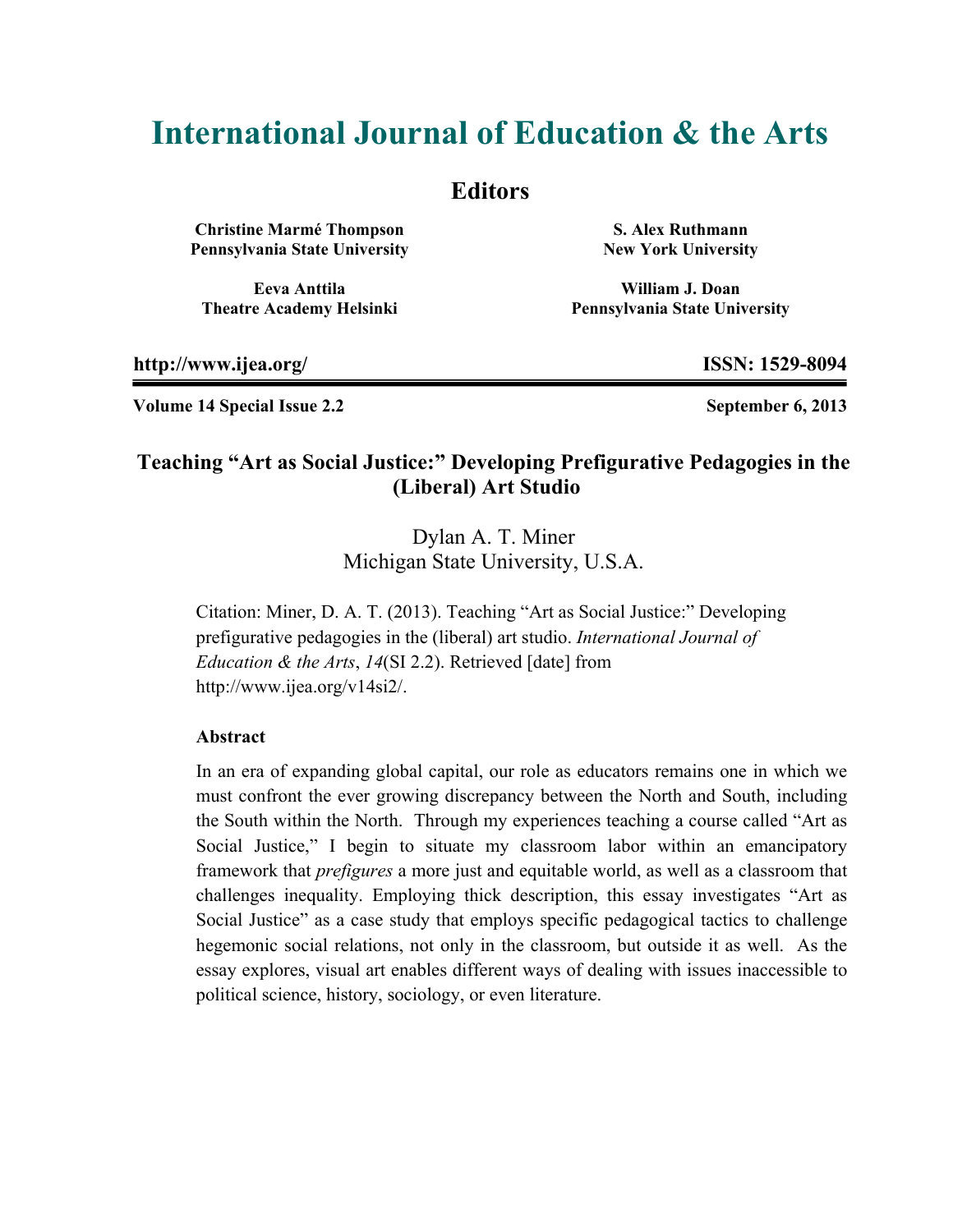#### **Introduction**

Art enables a way of thinking about issues that other inquiry-based approaches do not allow. It is through the teaching of art that new spaces of critical inquiry and social potential may be established. As artist-activist, Brett Bloom (n.d.) writes in "Radical Space for Art in a Time of Forced Privatization and Market Dominance," we must not coalesce to capitalist modes of making and exhibiting art, but instead must establish alternative practices and infrastructures to enable a sustainable future for non-market-based arts practice. Since commencing a tenuretrack position at Michigan State University in 2007, I have attempted to engage studentartists<sup>1</sup> in this process through a course entitled "Art as Social Justice." The course, which I have taught three times over the past five years, addresses art from an interdisciplinary and overtly anti-capitalist perspective. By drawing on my own work as an artist, historian, curator, and critic, I hope to engage student-artists in non-traditional artmaking infrastructures as a way to initiate thinking about the possibility of new and better worlds. The class is intended to present art as a particular modality to think through building a more just society.

Employing thick description, this essay investigates "Art as Social Justice" as a case study of how we employ specific pedagogical tactics to challenge hegemonic social relations, not only in the classroom, but outside it as well. In addition to my analysis of "Art as Social Justice," I also bring my experiences teaching an array of other courses and workshops dealing with art and social justice. These include, among others, a study abroad seminar on art and activism, taught in Oaxaca, Mexico; a doctoral seminar on art and anti-colonialism; undergraduate seminars on "Art and Activism", as well as other university courses and community-based workshops with Indigenous and Latina/o youth. While not directly addressed in the text, these additional pedagogical experiences directly influence my own pedagogical strategies as inflected in "Art as Social Justice." Through these multivalent experiences, this essay illuminates how and why radical artistic practice is needed within the university, as individual and collective methodologies that can develop prefigurative pedagogies and radical teaching practices, concepts I will explore herein.

My development of prefigurative pedagogies as an activist teaching practice is founded in the

 $\overline{a}$ 

<sup>&</sup>lt;sup>1</sup> In this article I use the term "student-artist" to refer to those students enrolled in the course "Art as Social" Justice." By using the phrase "student-artist", I hope to identify the complex nature and dual identities of these individuals. The term implies the potential power embodied in both the process of learning (student), as well as in the process of making (artist).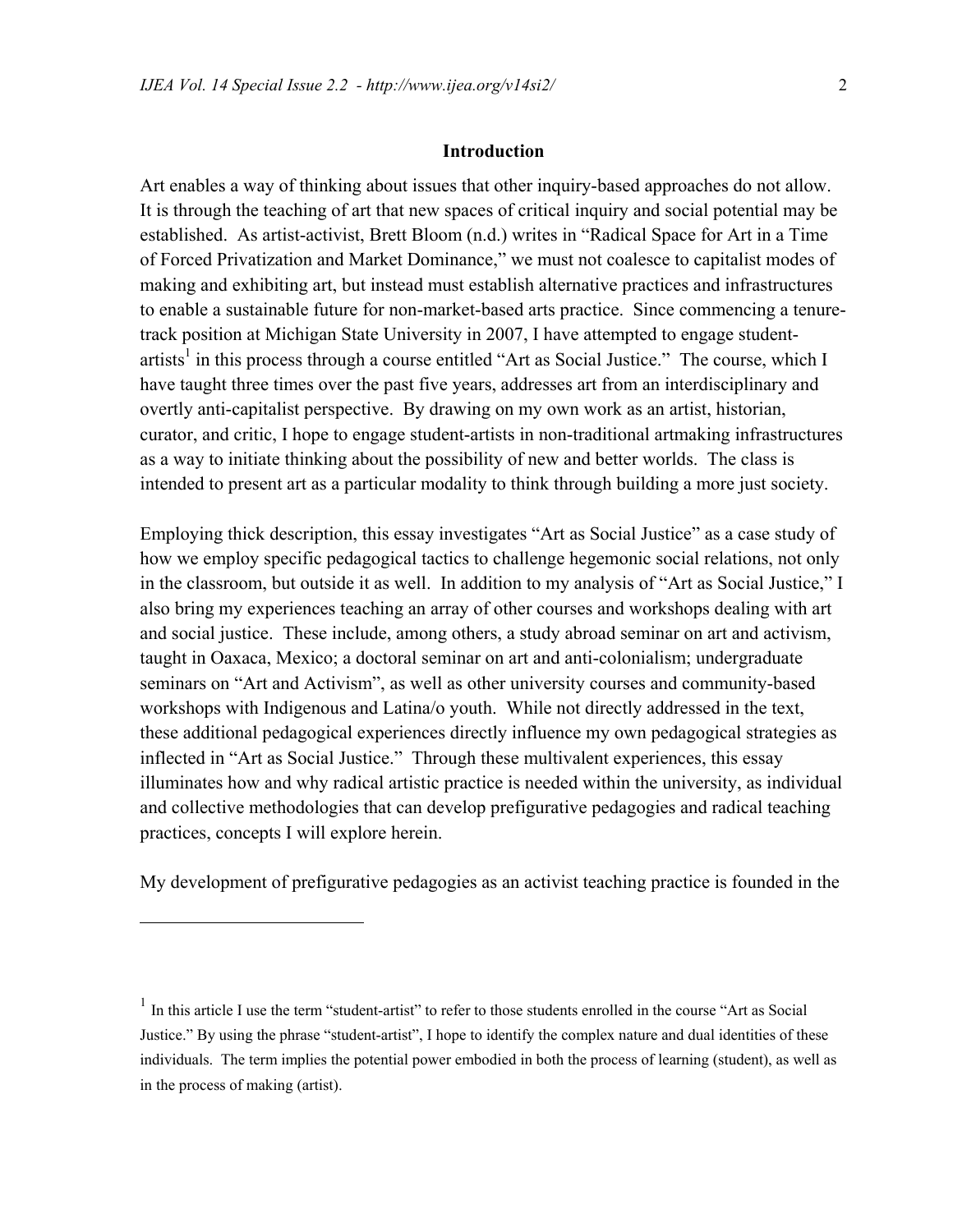ideas of prefigurative politics, an anti-institutional tactic initially described by sociologist Winifred Breines. As a scholar of social movements, Breines (1989) is interested in the ways that activist organizational frameworks were commonly linked to a group's larger struggle to dismantle oppression and social stratification. She writes that "the term prefigurative politics is used to designate an essentially anti-organizational politics characteristic of the movement, as well as parts of the new left leadership, and may be recognized in counter institutions, demonstrations and the attempt to embody personal and anti-hierarchical values in politics. Participatory democracy was central to prefigurative politics" (6). She continues: "The crux of prefigurative politics imposed substantial tasks, the central one being to create and sustain within the live practice of the movement, relationships and political forms that 'prefigured' and embodied the desired society'" (6). Similarly, prefigurative pedagogies take this into the classroom and other sites of teaching and learning. Prefigurative pedagogies are antihierarchical and predicated on participatory learning.

Unlike many of my art historian and studio colleagues, I teach in a residential college (a liberal arts institution housed in a research university) and have been able to exercise a level of intellectual and pedagogical autonomy that may not be possible for those teaching in traditional art history or studio departments. Specifically, I teach undergraduate students in the Residential College in the Arts and Humanities (RCAH), a newly created living-learning environment housed at Michigan State University (MSU). Established in 2007 to fill a humanistic void in undergraduate liberal-learning at MSU, RCAH focuses its curriculum on four cornerstones: arts and culture, world history, ethics, and engaged learning. At the core of the curriculum are transcultural studies and community-based civic engagements. This unique teaching environment has afforded me the opportunity to develop heterodox teaching methodologies that employ otherwise non-traditional course offerings.

#### **Cambio Social Radical**

In many ways, the projects in my courses begin to dismantle the barriers between art and politics, as articulated in the words and actions of Mujeres Creando. Accordingly, the Bolivia-based anarcho-feminist artists' collective formed in 1992 by Julieta Paredes and María Galindo, contend that "*No hay un cambio social radical, que nos haga felices, que no sea creativo*" (Gaitero, 8). For Mujeres Creando, "there cannot be radical social change, at least that which makes us happy, which isn't also creative." In the classroom, a site where we are striving for "radical social change," creativity is centrally positioned and enables students to see the relationship between creativity and the possibility of a new (and more enjoyable) world.

What strikes me most about this quote, which is included in the course syllabus, is that Mujeres Creando uses the concept "radical" in a way that serves as a double signifier, one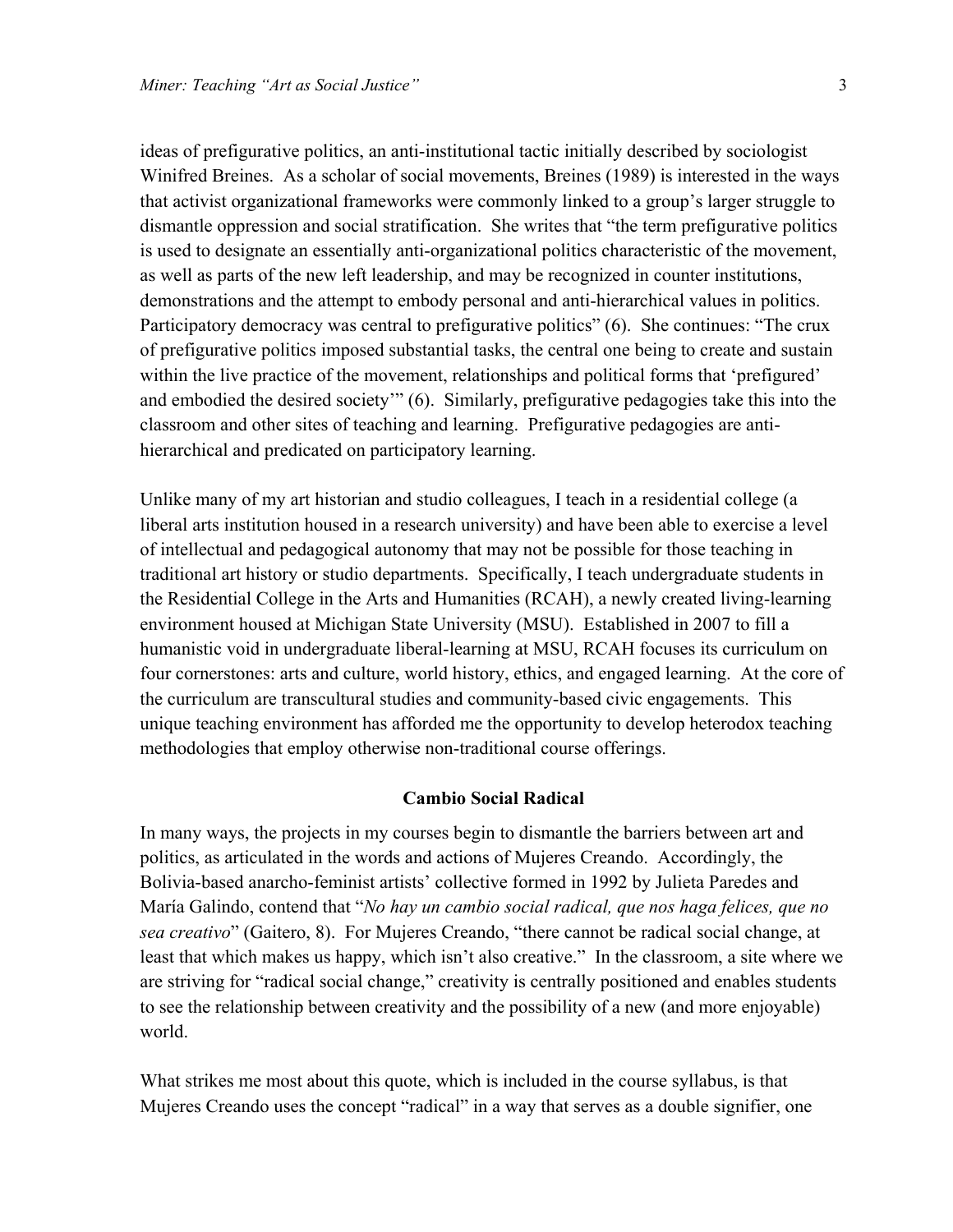paralleled in my own teaching of "Art as Social Justice." Initially, Mujeres Creando envision the "radical" in "*cambio social radical*" as relating to the root or base structure of society. That is to say, that social change must emerge at the grass roots or "radical" level. This parallels the Angela Davis' assertion that "Radical simply means 'grasping things at the root'" (1987). Moreover, Mujeres Creando, which literally means *women creating*, has constructed their use of radical in alignment with the way that we commonly use it in the Global North<sup>2</sup>: a fundamental and systemic rupture.

The manner that the anarcho-feminist collective positions creativity as central to any basic social transformation is likewise foundational in how I come to situate my teaching about art, visual culture, and social justice. As a self-identified anarchist-artist-historian, I have commonly seen my own artistic practice disparaged by activists who position creative labor as somehow less significant and worthwhile than the "real" work being conducted in the realm of politics and economics. My experience is similar to MacPhee and Reuland (2007) who write that "As anarchists, we have seen our politics denigrated by other artists; as artists, we have had our cultural production attacked as frivolous by activists" (3). From this outmoded perspective, art is simply a superfluous activity with which one engages during leisure time, while politics and economics are the location where true activism is found. While the readers of the *International Journal of Education & the Arts* may quickly disagree with this reductive construct of cultural work (after all, teachers are cultural workers), its discursive circulation is very much alive within many activist and progressive circles. However, through the use of activist-art in the classroom, I believe that we may begin to dismantle this untenable perspective. This is something I have both learned from and shared with student-artists.

#### **Teaching "Art as Social Justice"**

Student-artists are generally willing to engage with questions on the efficacy of art and how it may spark radical social change, even if they are uncertain of their own responses. On the first day of class, student-artists in "Art as Social Justice" are confronted with the syllabus, which cites both Mujeres Creando and Subcomandante Marcos (spokesperson for the Zapatistas, the Maya resistance in southern Mexico), figures unfamiliar to most students in the

1

<sup>&</sup>lt;sup>2</sup> *Global North* is a term used to describe the so-called "developed" nation-states that presently serve as economic and cultural super-powers. The Global North is contrasted with the *Global South*, terms that evoke the very real geographic disparity between the northern and southern hemispheres. In a post-Cold War era, the term has generally replaced notions of First, Second, and Third Worlds, although, as Vijay Prashad (2008) notes, the Third World project is very much still alive. In much of my work I continue to use the terms Third World, in reference to the non-capitalist and non-State socialist nations, and Fourth World, in reference to global Indigenous nations.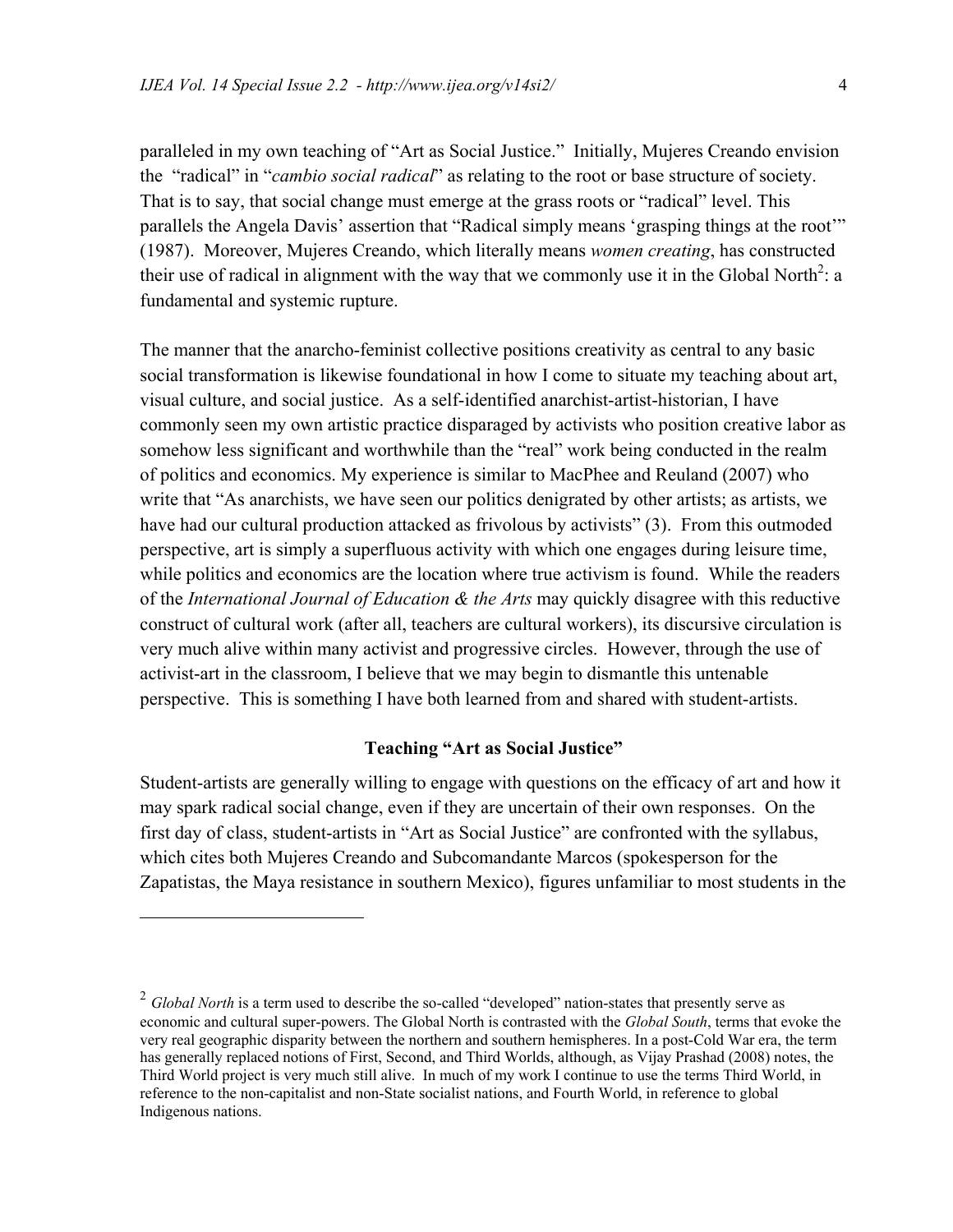Midwest. During that initial interaction, many students are shocked to "discover" that Indigenous people are still violently oppressed; yet simultaneously enthralled by the notion that groups of people, particularly the Zapatistas, can resist power, while refusing to replace one form of hierarchy with a different, yet similar, social order. Following a discussion of these figures and their importance on our own lives in North America, student-artists create a series of *theses on art* that we habitually rework during the semester.

Each time I have taught "Art as Social Justice" my personal theses have been included in the syllabus, positioned between the course description and course objectives. What I included in the syllabus read as follows:

- 01. Art is an alternative to the mechanization of contemporary life;
- 02. Art offers a specter of humanity in an alienated existence;
- 03. Art cannot be learned. Art must always be practiced;
- 04. Art is the questioning of "traditional" models;
- 05. Art is the production of human relations;
- 06. Art generates transformation;
- 07. Art enables heterodoxies;
- 08. Art is social justice;
- 09. Art is resistance;
- 10. Art challenges.

By thinking about the unorthodox and malleable nature of art, the student-artists engage the larger social functions of art at its most basic level. These theses are intended to challenge student-artists' own ideas, while establishing a matrix to understand the multi-functionality of visual art and its role within our own lives.

In "Art as Social Justice," student-artists work collaboratively with one another to produce a series of stencils, relief prints, and serigraphs, as well as a project based on Social Practice (Willis, 2008), what others have named either Socially-Engaged Art (Helguera, 2011) or Relational Aesthetics (Bourriaud, 1998). By working this way, student-artists evoke the tangibility of the printed form in a way that narrates an anti-capitalist aesthetic domain. By collectively creating hand-printed objects, student-artists begin to transcend the closed parameters of market orientation. Through this process, student-artists create work intended for public circulation and therefore become cognizant of the discursive power of their artistic and socially-engaged activities. Within the classroom, I provoke student-artists to critically interrogate their own roles as both consumers and (cultural) producers, identities that many are initially uncomfortable with, having grown accustomed to a life of media consumption. By connecting what they create in-class with global and local art historical and practice-based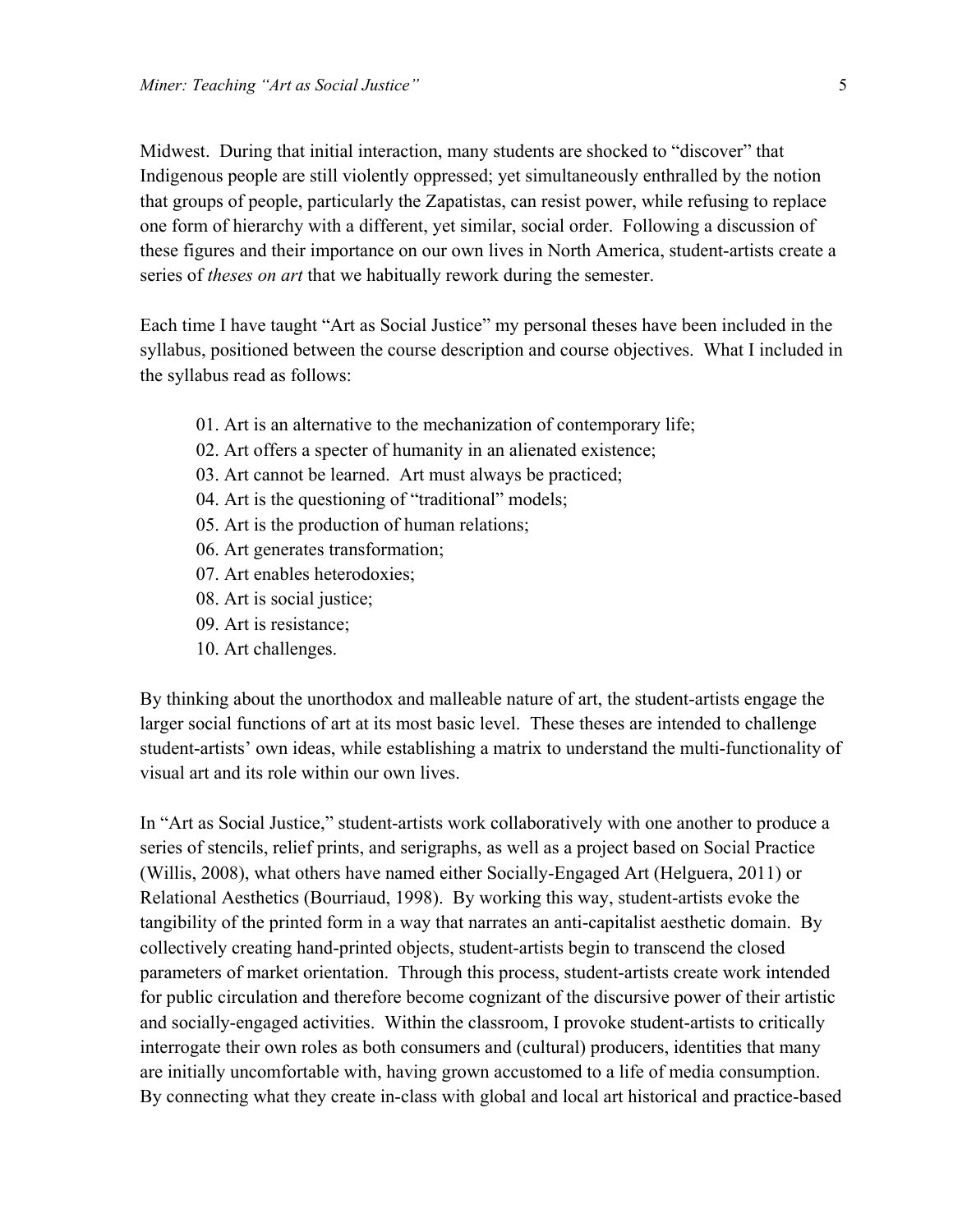traditions, student-artists begin to see how and where they fit within a living and changing world, one unlike what they commonly see in the media. For instance, when making stencils, student-artists create *public artworks* that engage a particular self-selected audience in a unique and situated environment. To do so, the student-artists must begin to understand the "power of place," as Hayden (1997) would maintain, by interrogating local and urban history, as well as understanding to whom they are speaking.

In another assignment, student-artists create a large stencil addressing a poignant social issue. In addition to actually creating the artwork, student-artists must also produce a map (and possibly photographs) of the location where they would (hypothetically) paint the artworks. Student-artist projects have ranged from issues of food justice, globalization, Indigenous land sovereignty, Latin American and Middle Eastern solidarity, gender and sexual politics, and the infringement on civil liberties, to name only a few. The origin of these ideas develops in collaboration and conversation with one another. By making artworks that address particular issues they find pressing, student-artists circulate their work in pre-existing signifying systems that they do not fully control. In response, they begin to see how, as social actors, they may initiate minute interventions in a world they otherwise do not control. In turn, they are empowered enough to create more challenging and ambitious works.

While confronting their own pre-existing ideas about art and social justice, we also work on multiple artworks, such as serigraph (screenprint) posters and mural projects. The serigraph poster project is one based on the model of the Celebrate Peoples' History (CPH), a poster series curated by Josh MacPhee of Justseeds Artists' Cooperative (MacPhee, 2010). As a body of work, CPH brings negated historical events, communities, and individuals to the visual consciousness of contemporary youth. Printed in two-color designs, the offset lithograph posters are frequently seen wheatpasted in urban centers across North America, Latin America, and Europe. As posters, the CPH series combines text and image in an informative and pedagogical fashion that serves a dual aesthetic and activist function. Recently, MacPhee compiled these posters into a book, which serves as an excellent educational tool. Personally, I have created three CPH posters, one each on Métis resistance in Canada, the Flint Sit-Down Strike, and the Pueblo Revolt of 1680.

With these political posters in mind, student-artists create stark serigraphs, ranging from one to four colors (based on student-artists' past experience in the medium), attending to unique social issues or radical individuals and historical events. To date, serigraphs have engaged issues as diverse as femicide in Mexico, the early-twentieth-century state-assassination of anarchists Sacco and Vanzetti, solidarity with various peoples' movements, Indigenous struggles, as well as referenced progressive musicians such as Dead Prez, Bambu, and Manu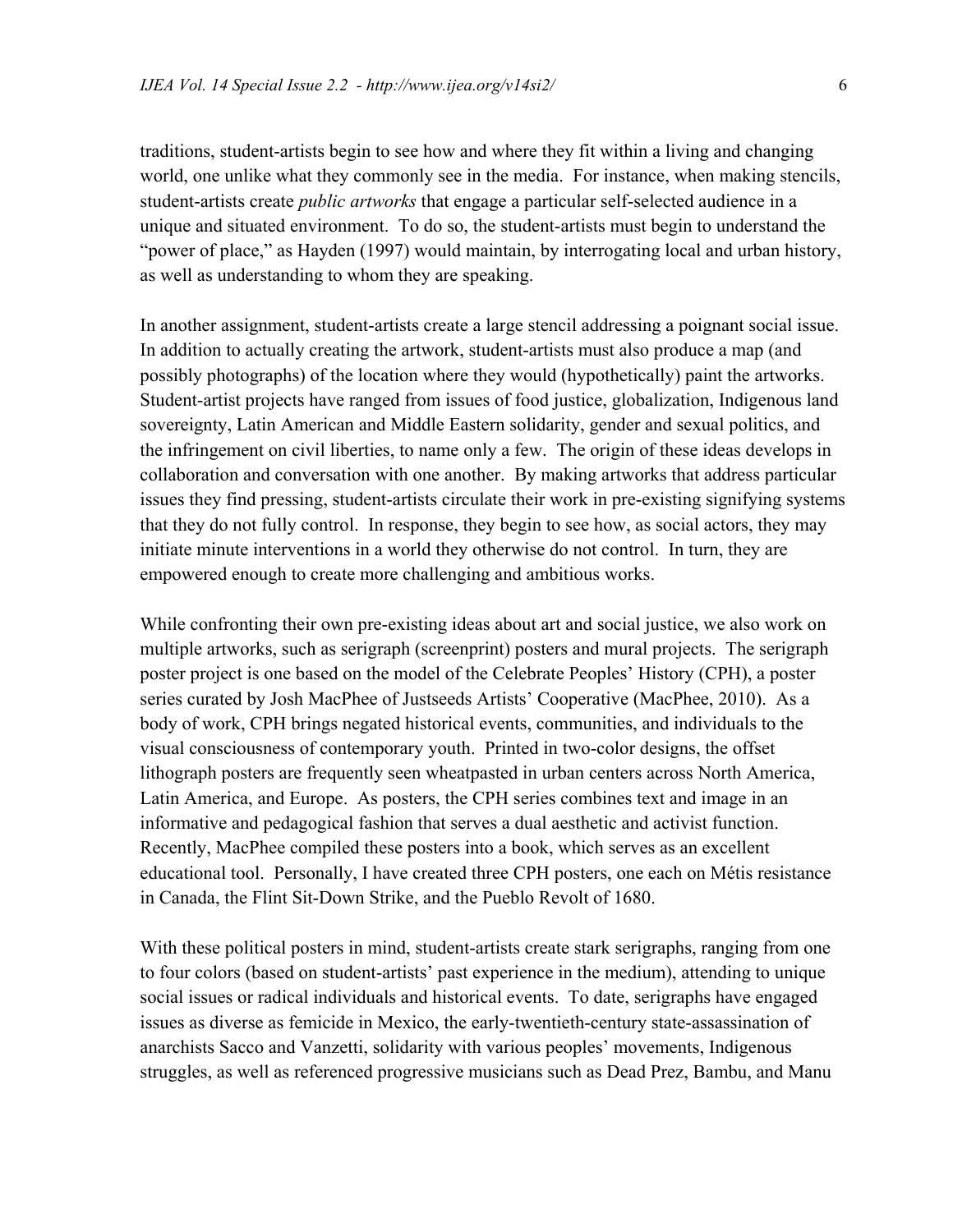Chao, to name some of the most memorable projects. In my courses on poster art, projects vary with additional and more open parameters.

#### *Challenges of relational or socially engaged art*

In addition to the print-based focus initiated during the second offering of the course (2009), the first iteration (2008) included a unit on social practice, relational aesthetics, socially engaged art, or collaborative art. Relational art, although seen as a highly problematic term and genre, are artworks in which human relations serve as the primary focus of investigation (as opposed to the usual fixation on aesthetics). Nicolas Bouriaud (1998), author of *Relational Aesthetics*, writes that relational art is "an art taking as its theoretical horizon the realm of human interactions and its social context, rather than the assertion of an independent and *private* symbolic space" (14). He continues, arguing that relational art "points to a radical upheaval of the aesthetic, cultural and political goals introduced by modern art" (14). Pablo Helguera considers Socially Engaged Art an inter- or trans-discipline that is constituted by "a meaningful interaction or social engagement" (2). He writes, "what characterizes socially engaged art is its dependence on social intercourse as a factor of its existence" (2).

Due to the collaborative and relational nature of much activist art, it seemed natural to encourage student-artists to work both collaboratively and relationally via social practice. In this way, I imagined that creating socially engaged or relational art would help student-artists develop a working-model for a world we were trying to create by working directly as a community of artists. However, those student-artists enrolled in the course did not arrive with the theoretical or aesthetic apparatus to think of art in such amorphous and performative ways. Since this course is offered at the 200-level (the second year within the college curriculum), student-artists were grounded in a more traditional art historical foundation, possibly a remnant of artmaking they learned in primary and secondary school. In this way, studentartists commonly viewed art as firmly located within the closed parameters of drawing, painting, sculpture, photography, and printmaking. Different outcomes and expectations could be expected from art students, instead of those enrolled in a liberal arts program.

My intention to immerse student-artists in socially engaged or relational projects was challenging, at best. Initially, student-artists showed little interest in pushing their own preexisting boundaries when defining what is considered "art" while they remained enthusiastic to get into the very "real" process of making objects and images. With these initial resistances to social practice, I decided to remove the unit on socially engaged art the second and third time I taught this course and, instead, focused exclusively on print media, an area I am quite comfortable with in my own work. Throughout all three courses, however, collaboration remained central to classroom dynamics and peer interaction. When teaching the course in the future, I am interested in again using socially engaged practices within the classroom. In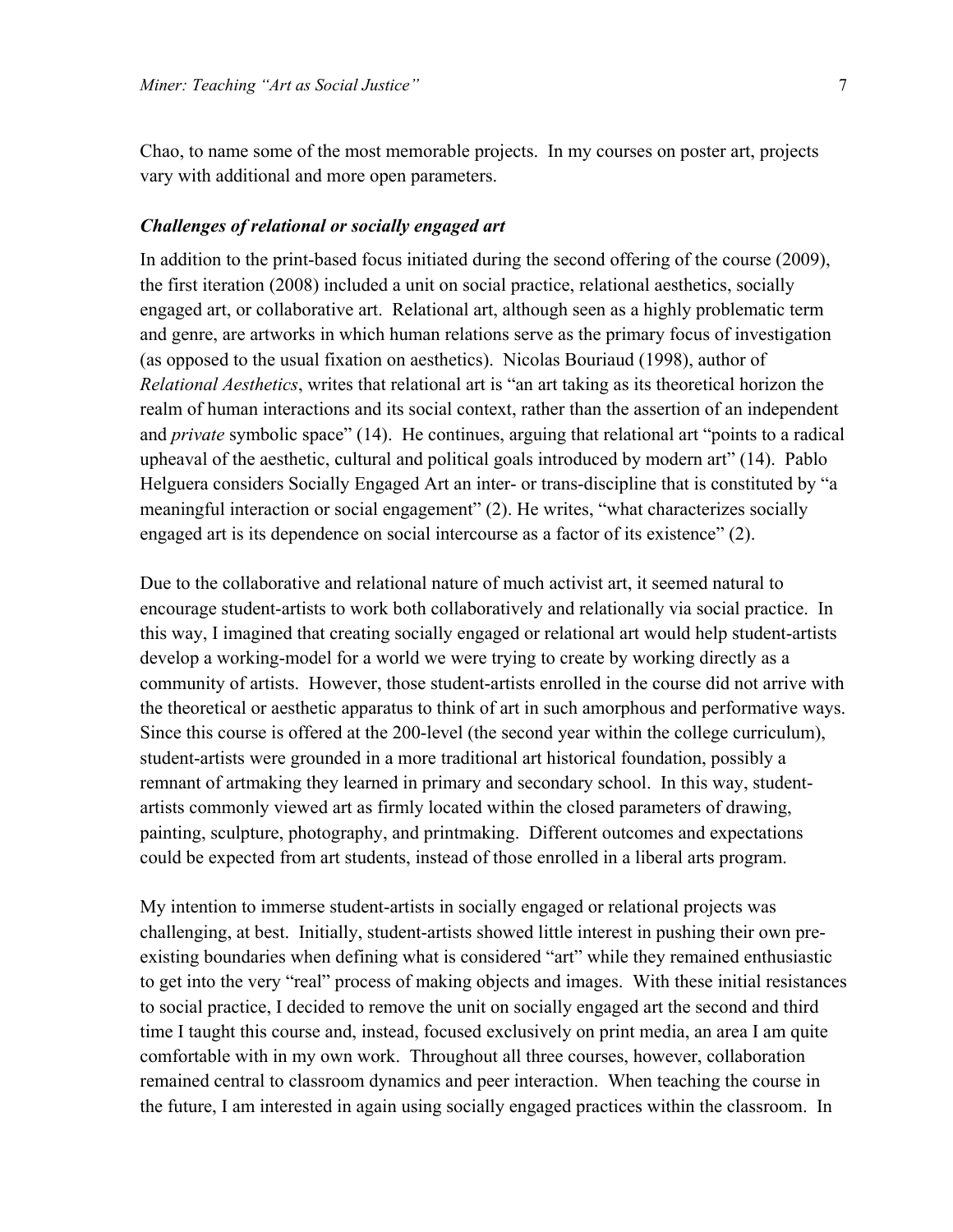fact, as a way to establish a knowledge of relational art for liberal arts students in my college, I recently offered a first-year seminar titled "Art and Activism: Socially Engaged Art and Social Practice" (2012).

#### *Further course development*

Structurally, "Art as Social Justice" is organized into four key units, each focusing on a different method of cultural work. The first time I taught "Art as Social Justice," I organized the course around 1.) public art; 2.) relational aesthetics or social practice; 3.) political printmaking; 4.) and collective artmaking. With my initial failures to engage student-artists through relational artworks, I decided to reframe the class in a less theoretical manner and concentrate on methods of studio practice, as opposed to larger genres and functions of the work. As such, the second and third time I taught the course I incorporated "less dense" readings and concentrated on the political uses of various print media, including 1. stencils; 2. relief prints; 3. serigraphs or screenprints; 4. and monoprints.

Intellectually and pedagogically, I am drawn to the structure of the first course for its interrogation of diverse ways of employing artistic inquiry. However, the easily tangible media-based (stencils, relief printmaking, serigraphy, and monoprinting) organization was preferred by the student-artists, who universally understood the transitions between and across these four units. Ideally, before teaching "Art as Social Justice" again, I plan to retrieve an additional organizing framework that incorporates the positive aspects of each previous structure.

In addition to the larger course structure, individual class sessions were likewise divided into one of three types: 1.) seminar-style discussions of theoretical and historical material; 2.) workshops where student-artists actively prepared and created their projects; 3.) and studentled critiques. During the first workshop meeting, we attempted to establish the collective nature of the course, a complex and challenging task to do in an environment mediated by the pre-established inequality of the university classroom. While I recognize the obviously inequitable power dynamics between student and professor, student-artists and I struggled to dismantle the preconceived relationships throughout the entire semester and beyond (continuing into non-academic settings, such as the local anarchist infoshop and other activist and gallery situations off-campus). What became an interesting pedagogical query is how teachers/professors may integrate non-academic social relations created in activist and public spaces into the university classroom. Working prefiguratively, that is acting in a way that "prefigures" new relationships and models of sociality, the project of integrating outside modes of social relations evoked both successes and failures, which I have seen throughout my short career as a professor.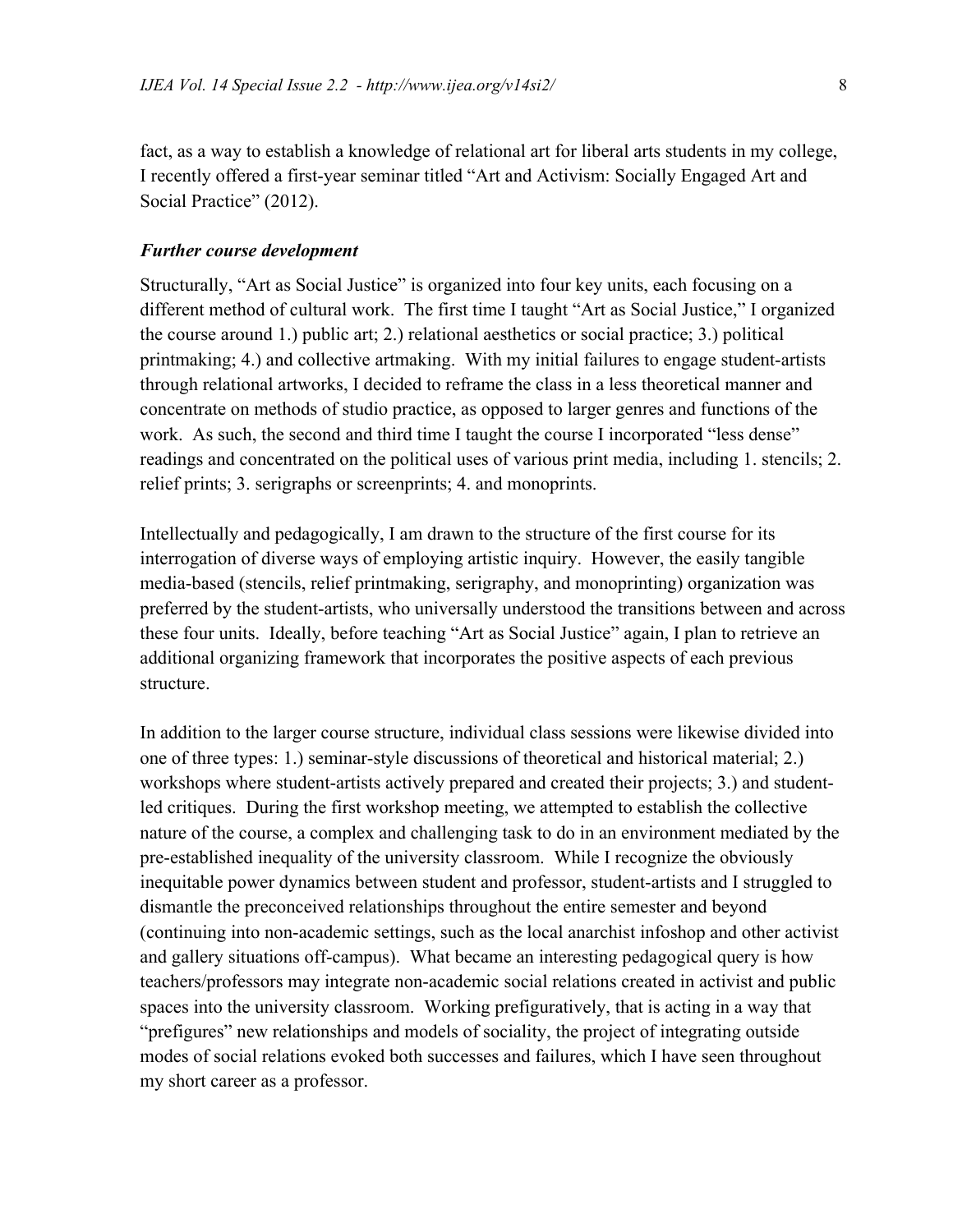The main determinant to successful prefigurative pedagogy has to do with the willingness and openness of students to dialogically embrace the instructor as a mentor or peer, as opposed to as their superior (and power holder of their grade). In my courses these practices took several faculty-initiated forms from ways of conversing with students to methods of meeting in a "safe space" (not always asking to meet in the professor's uncomfortable office). Accordingly, student-artists and I reciprocally struggle to make the classroom democratic, while maintaining a positive and productive learning environment.

This prefigurative practice became an ongoing creative project that seemed to function as an actual socially-engaged artwork, at least for me, if not for the student-artists. In the "Art as Social Justice" syllabus, I openly clarify the *horizontality* of the course by facilitating studentartist competence to share his or her personal and pre-existing skills and knowledge with everyone in the workshop, including me. Attempting to dismantle the traditional deficiency model, which presupposes that students are lacking in knowledge and/or skills, I likewise make clear in the syllabus that "we will all envision ourselves as knowledgeable artists" and must openly share our knowledge with those around us.

By establishing the course in a way that allows for collaborative work, I envision the workshop to function as the prefigured space where we already live the world we want to see. This does not always function ideally, as anarchist anthropologist David Graeber (2002) points out, because students (and myself) commonly revert to hegemonic schooling, intellectual, artistic, and social models. Nonetheless, while student-artists are engaged in active-learning through artmaking, their capacity to transcend binary teacher-student structures seems to be more attainable than I have experienced when teaching about art and activism in traditional lecture or seminar-style courses. What this illuminates is the power of art-based learning to facilitate an egalitarian classroom that directly contests hegemonic forms of higher education learning.

In the intermediary time between its first, second, and third offering, I have toyed with readings and modified the inclusion or exclusion of specific texts. Initially, the class focused heavily on historical and theoretical material, with artmaking the third side of an equilateral triangle. Whereas student-artists responsively engaged with historical writings, which they found approachable and accessible, the theoretical work intimidated student-artists in a way I had not expected. This intimidation frequently allowed students to intellectually disengage from the material and not fully complete assigned readings, leaving classroom discussion unfulfilling.

In turn, when I taught the course in 2009 and 2010, instead of theoretically and denselywritten tomes, I employed a wonderfully illustrated text on printmaking, as well as a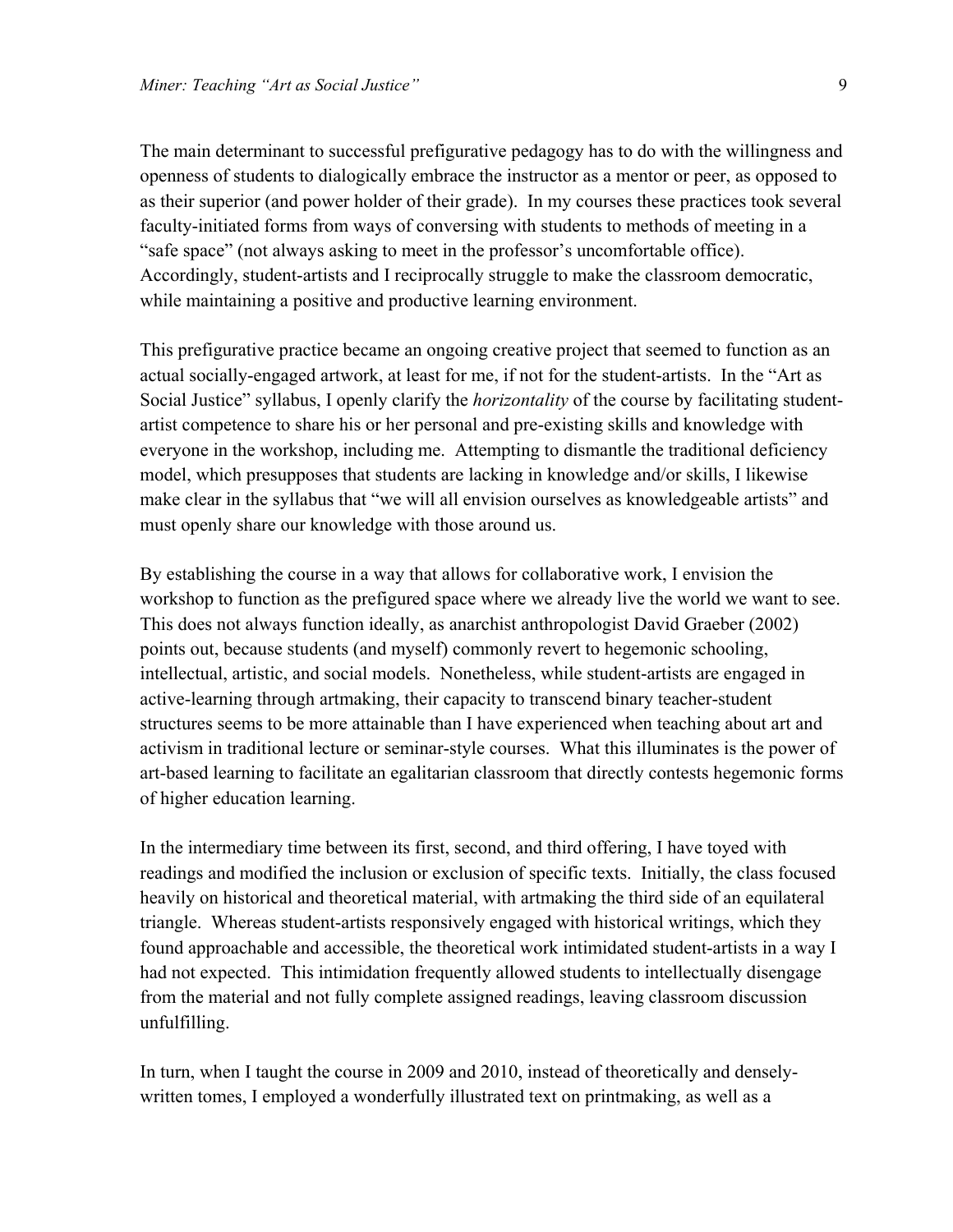compendium of writings about socially-engaged art. Moreover, essays like Brett Bloom's (n.d.) "Radical Space for Art in a Time of Forced Privatization and Market Dominance" were added, as were podcasts (Badatsports.com, 2012); videos (*Retooling Dissent, 2003*); blogs (justseeds.com/blog, 2012) and a short book by the Midwest Radical Culture Corridor (2008). These varied materials, each approaching activist-art in a language and media that studentsartists were comfortable with, served to complement what they commonly saw as boring academic readings.

#### *Class privilege and collaboration*

As cultural workers, teachers and artists are commonly forced to recognize and question privilege, be it based on class, race, gender, sexuality, language, citizenship-status, or a combination of these factors. How we engage our students in these same conversations seems to be one of the omnipresent pedagogical challenges of working within the university. In a "classless" society, as the United States is habitually presented, this becomes even more challenging, as does teaching about the seemingly meritocratic sphere of art. Engaging students in discussions of class within the corporate-colonized university proves to be one of the most complicated pedagogical interventions with which I have engaged. Since artists and cultural workers must continuously mitigate their own complex positionalities, as well as those of their constituencies, I am adamant that these issues be addressed in classroom discussions and studio critiques.

Since my teaching operates across fine arts and humanistic boundaries, it is through active learning, that is the creation of artworks and theory, that we begin to rectify the absence noted by Sheila Cavanagh (2009) who writes that "A number of active-learning practices gaining increasing attention in the academy receive scant notice in English and other humanistic fields" (135). By both learning about historical and theoretical material, as well as actually making artworks, active learning stimulates student-artists to critically reflect upon their roles as both consumers and producers. Nonetheless, students are often quite unrefined in their capacity to engage in class analysis. One of the unwritten objectives of "Art as Social Justice" is to begin these conversations.

As Drabinski (2009) notes "structures of social and economic class are notoriously difficult for students to see, laboring as they do under the powerful myth that America is a country of endless opportunity, where anyone can triumph over obstacles to be anything they want to be" (15). Furthermore, cultural critics Ebert and Zavarzadeh (2008) write that "Most Americans, when they are not thinking of themselves purely as individuals, regard themselves as part of the 'middle class'" (89). They expand this by arguing that

The myth of the middle class is invented to obscure the fact that 'we' (black or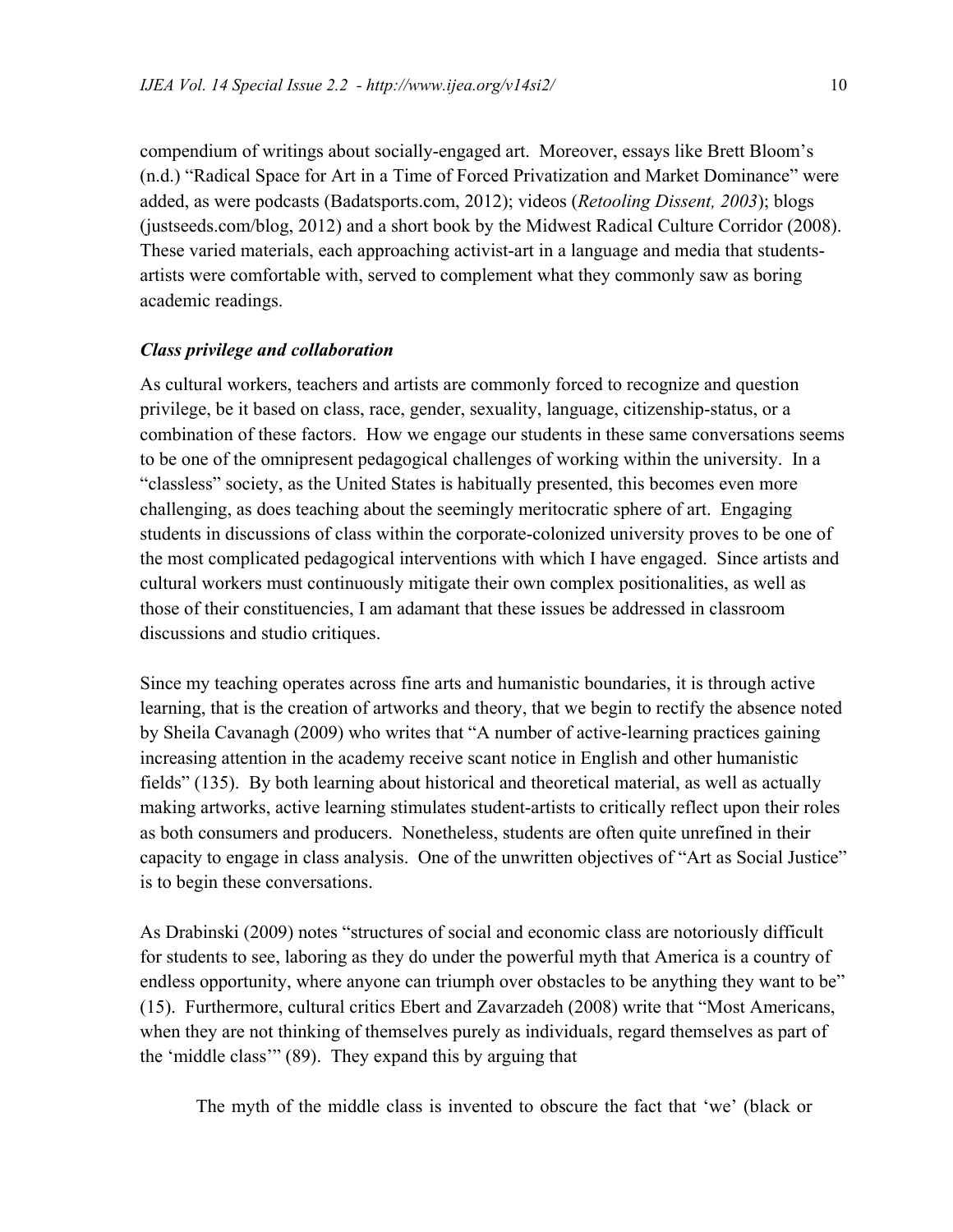white, man or woman, gay or straight, etc.) are all wage-workers, and, therefore, 'we' are 'all equal here' because, as Marx puts it, 'middle and transitional' levels of social differences 'always conceal the boundaries of classes' (89).

Recently, while teaching a freshman course on "transcultural studies," a class in which I primarily focus on Indigenous cultural practices in the face of ongoing colonialism, I conducted an assignment where students classified their class identity and located the key factors that allowed them to associate with this class identity. Not surprisingly, the *entire* class identified as either middle-class, upper middle-class, or upper-class, categories that they themselves created. When interrogated as to why they identified as such, students commonly fell back on class "demarcators" such as income, cultural capital, ability to go on vacations, and the like. While many of their parents and family members work(ed) union jobs, some in the automotive industry, they themselves did not distinguish themselves as working-class, yet at times placed their family members and neighbors in this category.

This, of course, has immediate implications when thinking about our roles as artists, activists, educators, and students. Although I have yet to conduct such an assignment in "Art as Social Justice," with approximately three hundred students in my entire college, I believe that similar class identities can be extrapolated for those student-artists enrolled in "Art as Social Justice."

One way that I confront this class myopia developed when student-artists were working on a mural project with a local neighborhood center. For the mural, for which we were only able to create preparatory drawings, student-artists were asked

to tell the community stories of [a particular neighborhood], be[ing] cognizant of representing […] community histories. Moreover, as a public work of art, be prepared of understand the public dialogue and criticism that this work may engender.

As we have explored and will continue to discuss in this class, community murals come from a long tradition of community-based artmaking being used a political tool for the disenfranchised. As such, we must be aware of the history of community murals and how (outside) artists may work in solidarity with community members. Remember that the mural should demonstrate your skill as an artist, but also represent the people and ideas of the Eastside. You may need to engage in library, web, and oral history research in the process of planning this mural.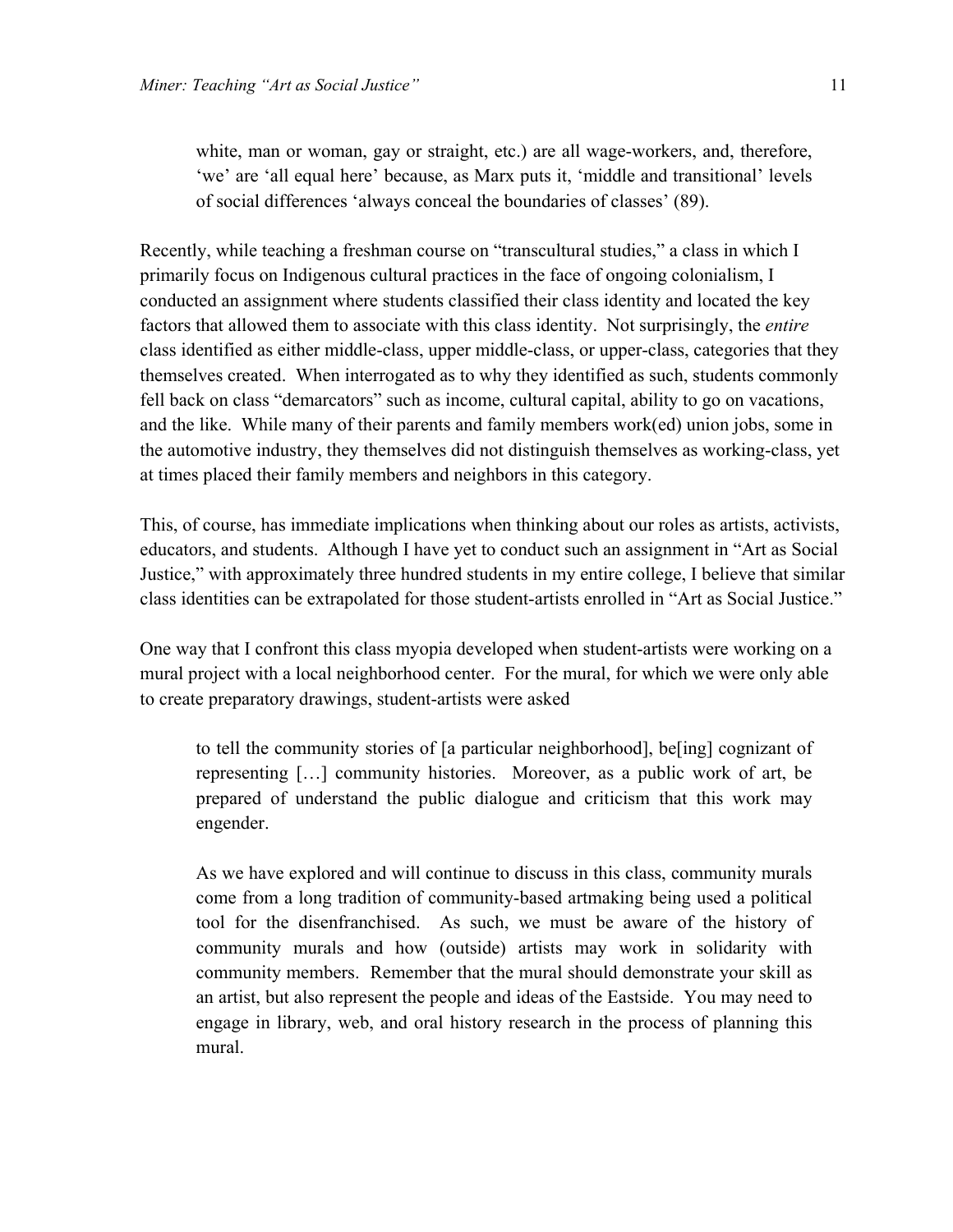Very few student-artists had engaged in library or archival research or had researched materials on the web. Noticing this absence of preliminary research, student-artists and I engaged in collaborative classroom discussions about the role of the artist, privilege, the academy, and local histories. During this discussion, one student-artist, who has since become a history major, was poignant when she asked: how can I design a mural for a community in which I do not live? In general, the question about the artist-as-outsider remained unanswerable, but shaped the way student-artists attended to the project.

Oakland-based artist, Rodríguez (MacPhee and Rodríguez, 2008) addresses this type of issue head on in her essay in *Reproduce and Revolt*. In this artist-activist handbook, Rodríguez writes:

Another question that should be addressed openly among activists is: What's your role as an artist/designer when your audience is NOT the community you're from? For example, what if you are a conscious white male designing a piece to get young women of color involved in stopping gang violence? In a case like this, it's important to be mindful of representation. Invariably, the decisions we make as artists about WHO to depict and HOW to depict them reflects our complex identities and sometimes our blindspots (built around class, race, gender, sexuality and life experiences). It is important for an artist who feels outside of a community to build collaborative relationships with community-based organizations or others engaged with that population. This means time and work, but it also means you took steps to understand your audience (20).

While student-artists were "aware" of these issues, convincing them to directly confront them remains an eternal challenge in our work as educators, one I consistently struggle with in the classroom. Since Rodríguez was an artist-in-residence at my college during the first offering of "Art as Social Justice", and briefly visited during the second offering, she was able to personally workshop this issue with student-artists. By semester's end, student-artists began to understand the issue intellectually, yet they were not always capable of disavowing their own class, gender and/or White privileges. Of course, intellectually acknowledging privilege is the initial step, one that may be expanded through continued prefigurative pedagogies. Through creative and solidarity-building projects, student-artists affirm their affinities with other individuals and movements, as well as their own privileged status.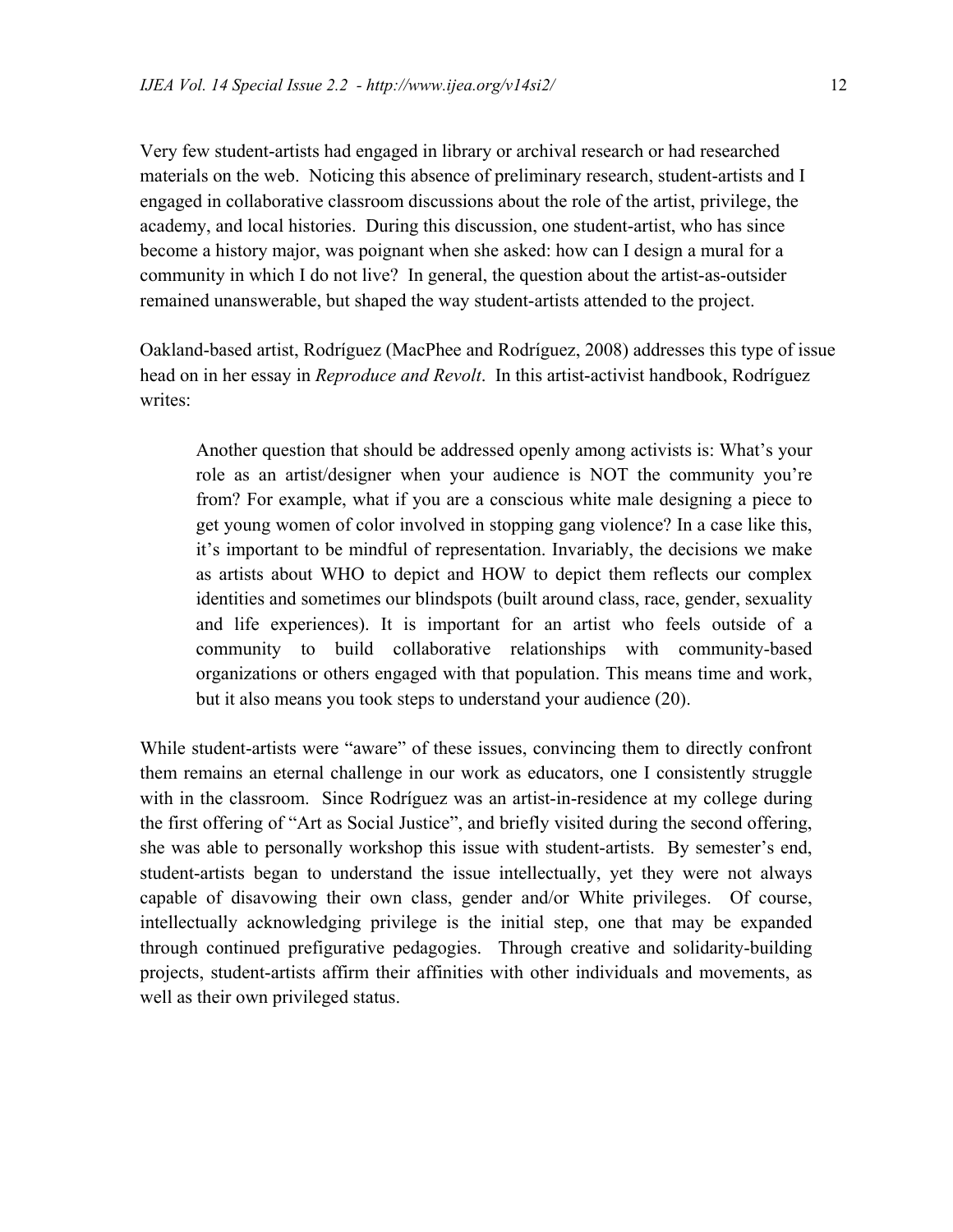#### *Prefigurative pedagogies*

By working in a *prefigurative* manner, an approach I hope to define in this final section, I see my role inside and outside the classroom as one who facilitates egalitarian and utopian change through the creation of and thinking about the arts. Just as the political tendencies of *alternative modernism* have waned, borrowing from Marxist art historian David Craven (2006), so too have the methods that teachers employ to facilitate change in the classroom. When dealing with students who have never seen a successful revolutionary project, activisteducators must be comfortable making small, incremental shifts, when working with students. Instead of massive upheavals or ruptures, we must be content to foster everyday victories marked by small and incremental classroom movements. For me, I see these triumphs in the moments when students identify their creative output as "art" or, better yet, when they begin to actually see themselves as "artists". This small self-identification is crucial, as new identities open new and revolutionary possibilities. Moreover, identifying as an artist emerges from a uniquely emancipatory perspective and liberatory artistic project.

By facilitating the classroom and studio as a collaborative and prefigurative environment, artmaking functions to both help initiate radical change in addition to actually operating as the change itself. According to Graeber (2002), prefigurative politics are "very much a work in progress, and creating a culture of democracy among people who have little experience of such things is necessarily a painful and uneven business, full of all sorts of stumblings and false starts…" (72). Along these lines, the Industrial Workers of the World (IWW) or Wobblies (2002 [1905]), the radical labor union that gained prominence in the early twentieth-century through various direct-action tactics and unwillingness to coalesce to the demands of the capitalist class, serve as another prefigurative example. As the Wobblies maintain in their constitution, they struggle to create "the structure of the new society within the shell of the old."

With radical practitioners such as the IWW (2002 [1905]) and Graeber (2002) in mind, prefigurative pedagogy suggests alternative universes within the educational setting. Moreover, by laboring within existing structures, prefigurative pedagogies seek to establish a new and emancipatory environment in the *classroom of the old*. As teachers or professors teaching in mainstream institutions, we may be unable to control the parameters of the institution, yet we may nonetheless imagine the classroom as the utopic space we want it to be.

In the same way that prefigurative politics are messy, with many ineffective moments, so too will work in prefigurative pedagogies present failures in the process of making the classroom an open and non-hierarchical space. Even so, teaching prefiguratively (however, we may envision that act) allows us to imagine the classroom and its associated tactics and/or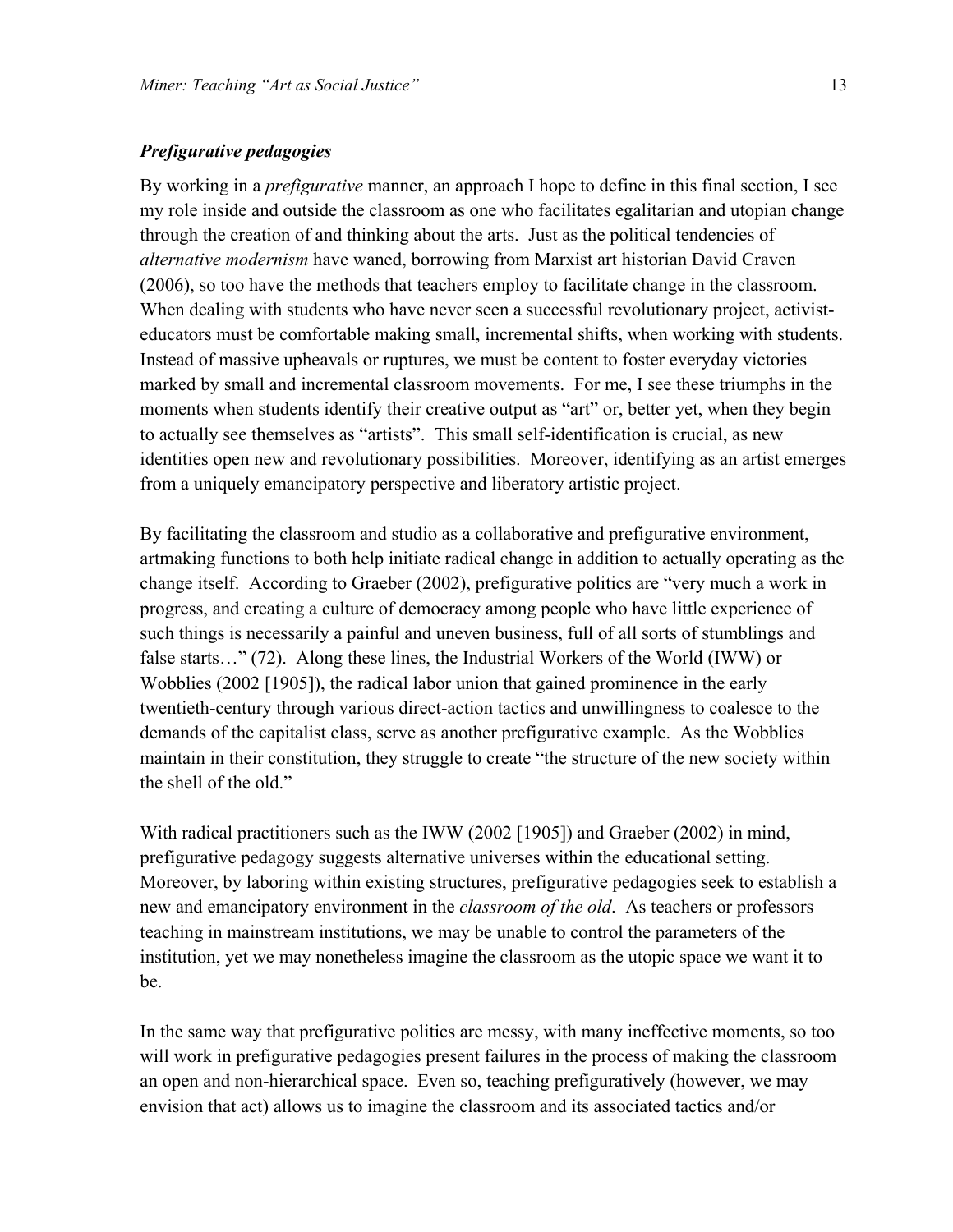strategies in a way that existing structural limitations may otherwise prevent. What this means is that in the process of making the classroom non-hierarchical, we will experience countless situations that replicate the horrors of the world around us, while experiencing the joys of an unforeseeable environment.

As an artist and art historian teaching within the university, I find these prefigurative tendencies informative and ones that allow me to situate my own pedagogical practice within an anarchistic and anti-capitalist terrain. Influenced by anti-hierarchical and Indigenous epistemologies, I see the artist as an individual who (through collaboration) possesses the capacity to not only spark fundamental social transformation, but also *envision* the possibilities of a new world. Unlike traditional modes, art allows access to otherwise incomprehensible "ways of seeing," to paraphrase John Berger (1990). On the one hand, visual images can easily concretize complex and difficult political ideals, while the collaborative process of making art challenges outmoded assumptions of the solitary artist.

In fact, the work of Maori theorist, Linda Tuhiwai Smith (1999), is a model for the core of any prefigurative pedagogy by outlining an array of "projects" that invert dominant modes of being. In *Decolonizing Methodologies: Research and Indigenous Peoples*, Smith presents "Twenty-Five Indigenous Projects" as fundamental to decolonizing the present state of knowledge production<sup>3</sup>. In this vein, her unique positionality allows us to explain how these twenty-five projects are crucial, not only to Native communities and their reclamation of Indigenous knowledge, but simultaneously consequential to decolonizing mainstream classroom pedagogies. Although I teach primarily to non-Native students, three projects have nonetheless become foundational within the hybrid studio-classroom of "Art as Social Justice" and therefore have greater implications to radical teaching in general.

In "Twenty-Five Indigenous Projects," Smith (1999) outlines a selection of projects that may be evoked to change the colonial and capitalist stature of knowledge production. In the classroom, the projects labeled "intervening," "envisioning," and "creating" all serve as modes of inquiry intended to challenge hegemonic knowledge systems and their control of the political system. With these ideas at its base, student-artists use their artworks to function as *creative interventions*, which *envision* a new and otherwise unknown social world. Through

 $\overline{a}$ 

<sup>&</sup>lt;sup>3</sup> Smith's twenty-five Indigenous projects serve at the center of the growing anti-colonial reclamation of Native knowledge production. The ideas include the following: claiming, testimonies, storytelling, celebrating survival, remembering, indigenizing, intervening, revitalizing, connecting, reading, writing, representing, gendering, envisioning, reframing, restoring, returning, democratizing, networking, naming, protecting, creating, negotiating, discovering, and sharing.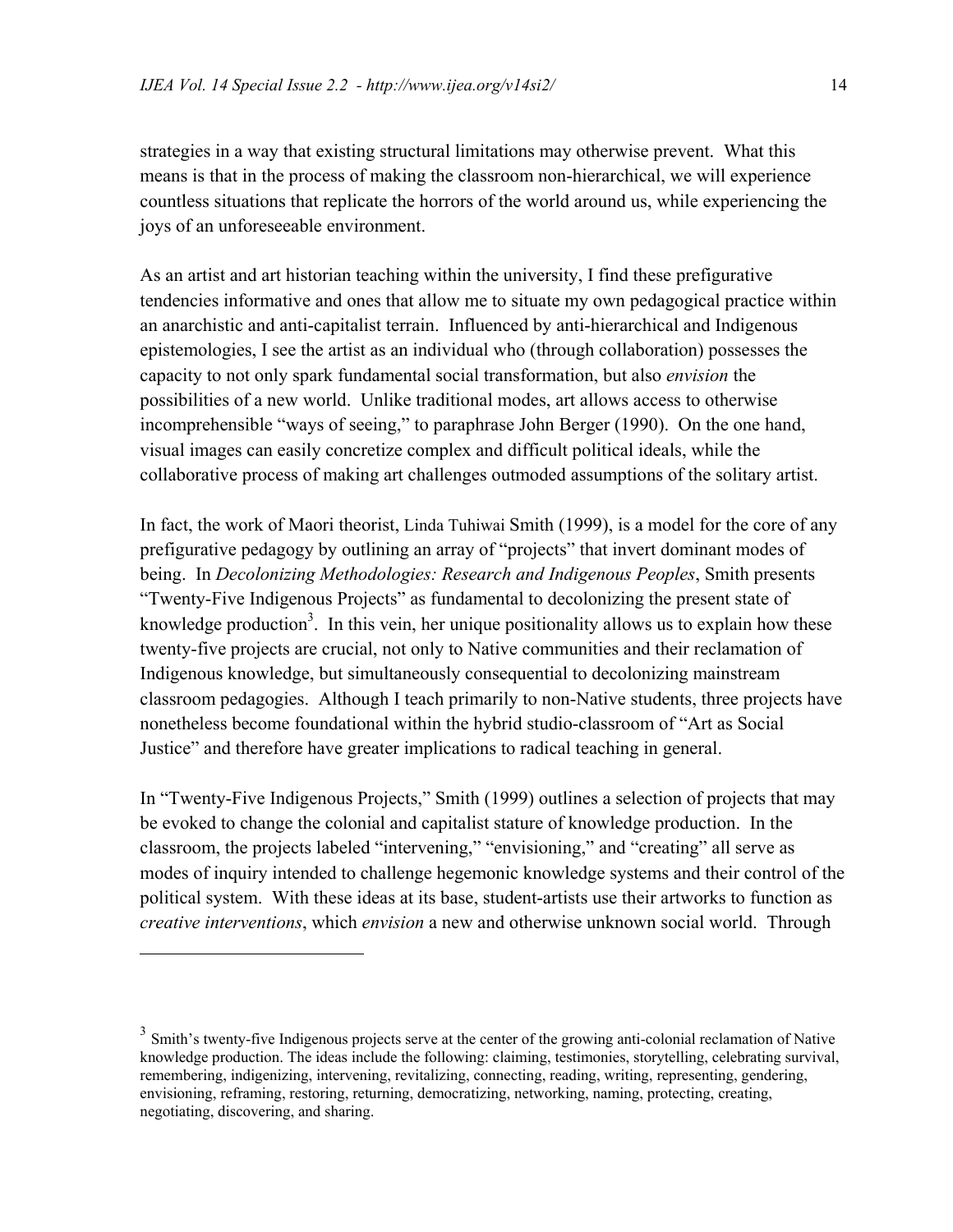prefigurative pedagogy and the inclusion of Smith's Indigenous projects, the classroom begins to function in a way that counters a legacy of oppression and alienation, something we all need.

#### **Conclusion**

Ultimately, visual art enables very different ways of dealing with issues inaccessible to political science, history, sociology, or even literature. By evoking prefigurative pedagogies, I have attempted to use art as a mode of creating a more socially just world, both inside and outside the classroom. While "Art as Social Justice" has been riddled with strategic failures, I continue to develop the course by using incremental and tactical adjustments to help better align the class with its ambitious and important goals. Through my ongoing experiences, I hope to share some thoughts on art as both a mode for instigating radical social change, but also serving as the change itself.

Dominant modes of thinking and working often lead to the reproduction in hegemonies. By evoking particular non-canonical thinkers and methodologies, particularly those drawn from the Global South, our roles as educators who incorporate visual art within the classroom allow us to appropriately construct the classroom as a collaborative and prefigurative environment, one based in a collaboratively created framework. From Mujeres Creando's thoughts on the function of radicalism to Graeber's notion of prefiguration and Smith's Indigenous projects, radical intellectuals throughout the world have been conceptualizing and thinking through emancipatory practices (and pedagogies) for quite some time. In an era of expanding global capital, our role as educators remains one in which we must confront the ever growing discrepancy between the North and South, including the South within the North. Through my experiences of teaching "Art as Social Justice" I struggle to situate my classroom labor within this unique liberatory framework in a way that prefigures both the world I want to live in, as well as a classroom that challenges inequality. By teaching *art as social justice* and not *art and social justice*, the unique collaborative nature of creativity is foregrounded and enables student-artists (and me) to work through complicated notions that other modes of knowledge cannot. The class itself becomes the space where a more socially just (art)world is manifest.

#### **References**

- Andrews, B., et al. (Producers). (2012, ongoing). *Bad at Sports* [Audio podcast]. Retrieved from http://www.badatsports.com/
- Berger, J. (1990). *Ways of Seeing*. New York: Penguin.
- Bouriaud, N. (1998). *Relational Aesthetics*. Dijon, France: Les Presse Du Reel.
- Bishop, C. (2006). The Social Turn: Collaboration and its Discontents. *Artforum*, February,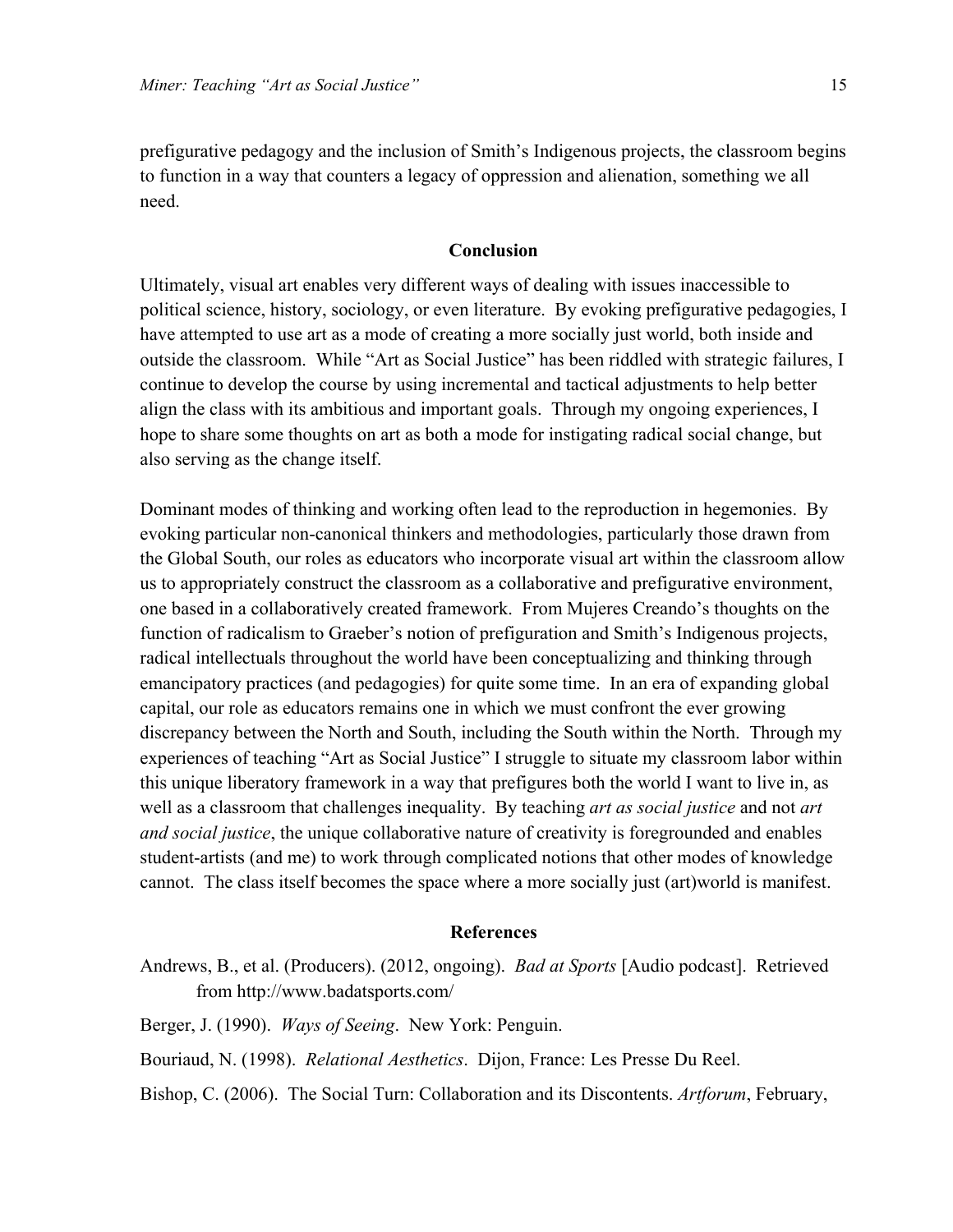178–83.

- Breines, W. (1989). *Community and Organization in the New Left, 1962-1968: The Great Refusal*. New Brunswick, NJ: Rutgers University Press.
- Bloom, B. (n.d.). *Radical Space for Art in a Time of Forced Privatization and Market Dominance*. Retrieved October 01, 2012 from http://www.temporaryservices.org/reading\_material.html.
- Cavanagh, S. (2009). Bringing Our Brains to the Humanities: Increasing the Value of Our Classes while Supporting Our Futures. *Pedagogy: Critical Approaches to Teaching Literature, Language, Composition, and Culture,* 10(1), 131-142.
- Craven, D. (2006). *Art and Revolution in Latin America*. New Haven: Yale University Press.
- Davis, A. (1987). "Let Us All Rise Together." Spellman College, Atlanta, GA. 25 June 1987. Keynote Address.
- Drabinski, E. (2009). Teaching about Class in the Library. *Radical Teacher 85* (Fall), 15-16.
- Ebert, T., and M. Zavarzadeh. (2008). *Class in Culture*. Boulder, CO: Paradigm.
- Esche, C., and W. Bradley, (eds). (2008). *Art and Social Change: A Critical Reader*. London: Tate.
- Gaitero, A. (2005, July 17). El paraíso, aqui y ahora. *Diario de León*, 8-9.
- Graeber, D. (2002). The New Anarchists. *New Left Review 13* (Jan/Feb): 61-73.
- Hayden, D. (1997). *The Power of Place: Urban Landscapes as Public History*. Cambridge, MA: MIT Press.
- Helguera, P. (2011). *Education for Socially Engaged Art: A Materials and Techniques Handbook*. New York: Jorge Pinto Books.
- Hughes, A. D., and H. Vernon-Morris. (2008). *The Printmaking Bible: The Complete Guide to Materials and Techniques*. San Francisco: Chronicle.
- Industrial Workers of the World. (2002 [1905]). *Preamble & Constitution of the Industrial Workers of the World*. Chicago: Industrial Workers of the World General Headquarters.
- Justseeds Artists' Cooperative. (2012). *Justseeds Artists' Cooperative Blog*. Retrieved October 01, 2012 from http://www.justseeds.com/blog
- MacPhee, J. (2008). *Celebrate People's History: The Poster Book of Resistance and Revolution*. New York: Feminist Press.
- MacPhee, J., and F. Rodríguez. (2008). *Reproduce and Revolt*. Berkeley, CA: Soft Skull Press.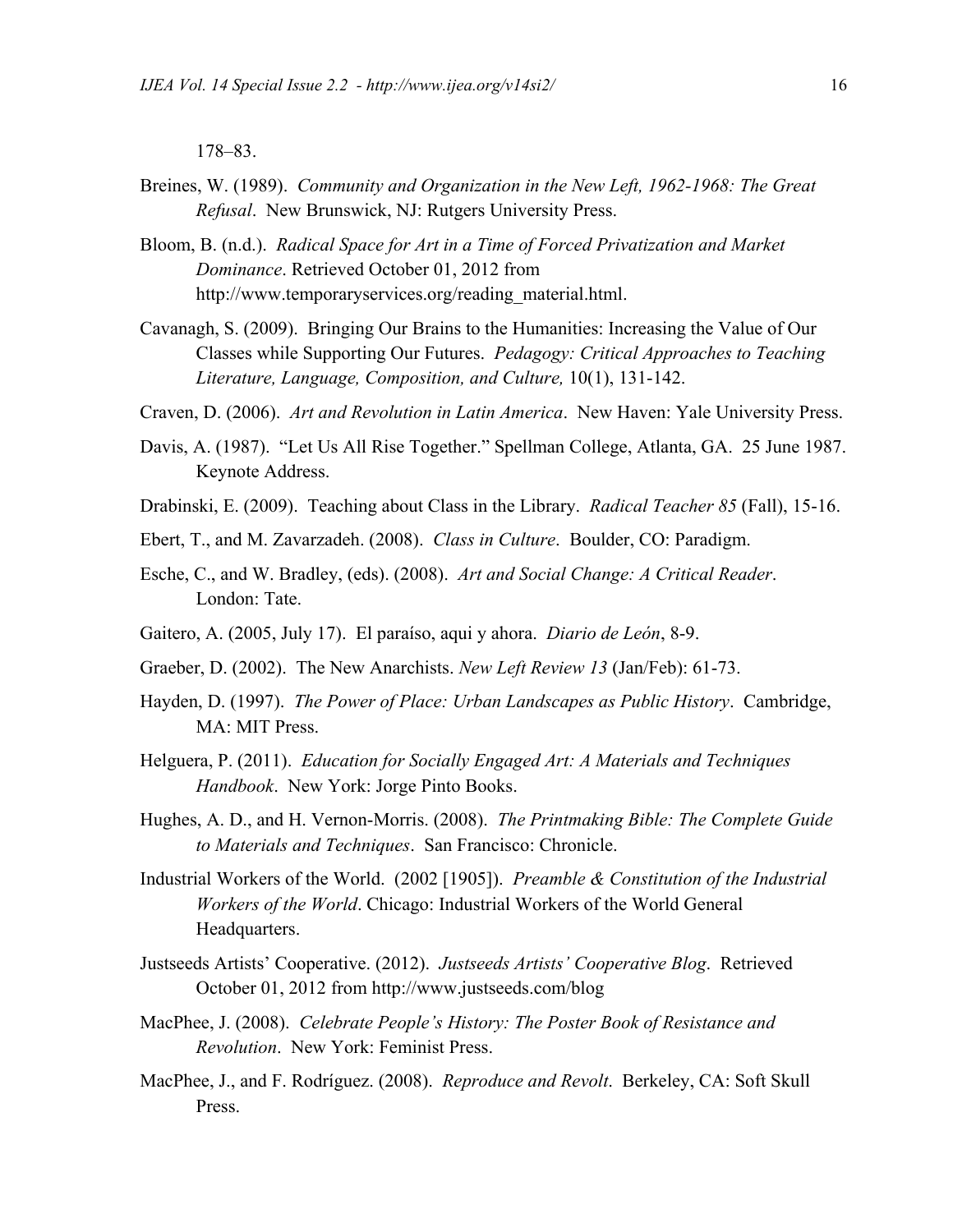- MacPhee, J., and E. Reuland, (eds.) (2007). *Realizing the Impossible: Art Against Authority*. San Francisco: AK Press.
- Midwest Radical Culture Corridor. (2008). *A Call to Farms: Continental Drift through the Midwest Radical Culture Corridor*. Viroqua, WI: Heavy Duty Press.
- Ohmann, R., and F. Maher, eds. (2009). *Radical Teacher,* Special Issue on Teaching about the Upper Class, 85 (Fall).
- Prashad, V. (2008). *The Darker Nations: A People's History of the Third World*. New York: The New Press.
- Smith, L. T. (1999). *Decolonizing Methodologies: Research and Indigenous People*. London: Zed Books.

StreetRec Collective, dir. (2003). *Retooling Dissent*. Counterproductive Industries.

Willis, S. (2008). Teaching Public Art in the Twenty-first Century. In Cartiere, C., and S. Willis, eds. *The Practice of Public Art*. New York: Routledge, 120-130.

#### **About the Author**

Dylan A. T. Miner is a border-crossing artist, activist, historian, curator, and professor working throughout the Americas. In 2010, he was awarded a prestigious Artist Leadership Fellowship from the National Museum of the American Indian (Smithsonian, USA). In 2011, he hung solo exhibitions at Urban Shaman Gallery (Canada), University of Notre Dame (USA), Alma College (USA), Michigan Institute for Contemporary Art (USA), and Fort Lewis College (USA). As a member of the artists' collective Justseeds, he was awarded the Grand Prix at the 28th Biennial of Graphic Arts in Slovenia, and installed a solo Justseeds exhibition at the 29th Biennial. In 2012, he exhibited at *The Dreaming: Australia's International Indigenous Festival* and had solo exhibitions at Small Projects (Norway) and Galerie 101 (Canada). Miner holds a PhD in the history of art from The University of New Mexico and has published extensively and lectured globally on contemporary art, Indigenous visual sovereignty, and radical politics, including two forthcoming books from University of Arizona Press and Bloomsbury (publisher of Harry Potter). To date, he has published more than forty journal articles, book chapters, review essays, and encyclopedia entries. He is Assistant Professor in the Residential College in the Arts and Humanities at Michigan State University. His artwork, writing, and syllabi can be viewed at http://www.dylanminer.com.